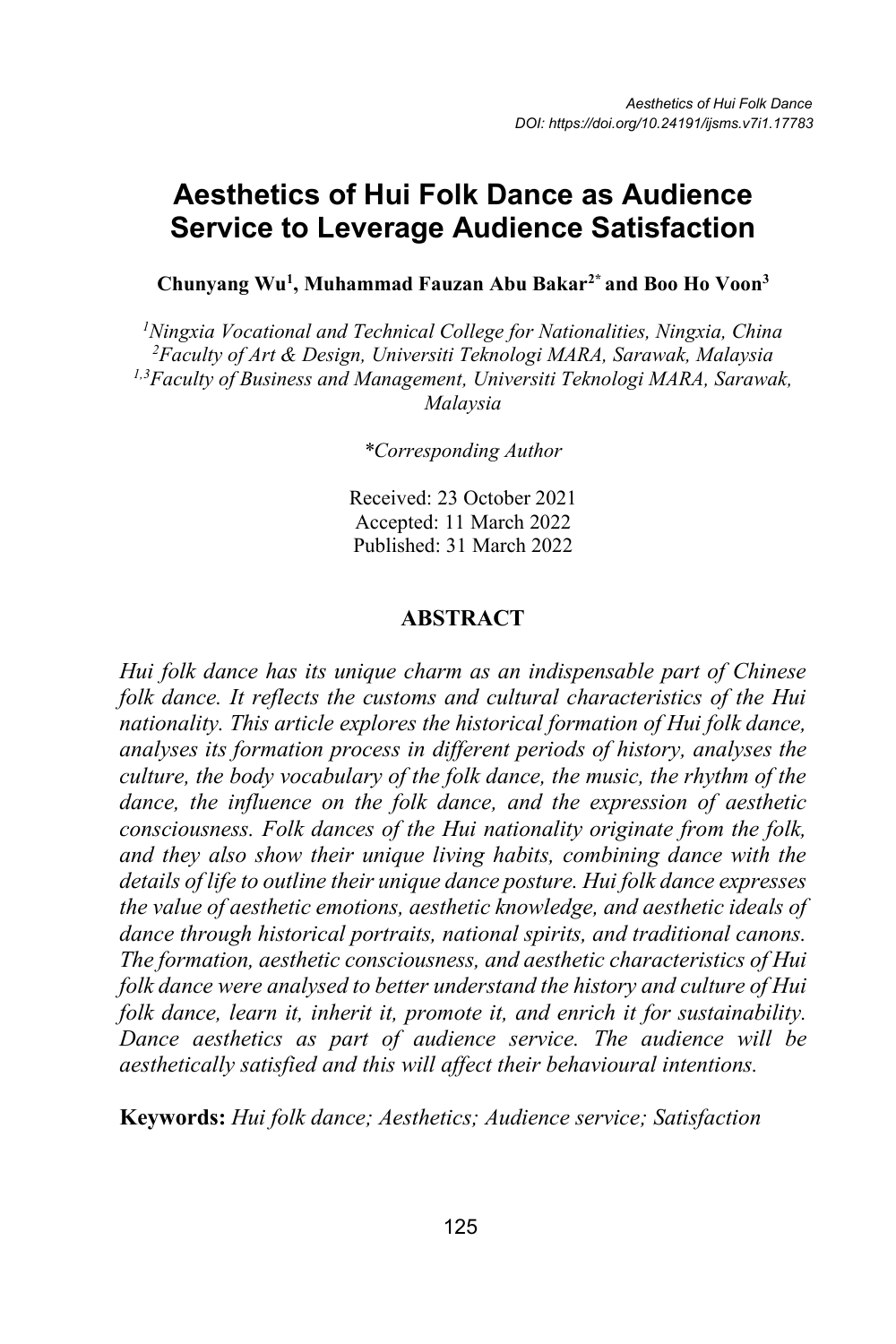## **INTRODUCTION**

The so-called national folk dance mainly refers to the dance form that embodies the people's universal values, ideals, thoughts, emotions, and aesthetic appeal which are widely circulated among the people. Due to differences in religious beliefs, customs, climatic conditions, historical traditions, and lifestyles in different regions and ethnic groups, the forms and contents of folk dances born in that region are also different (Ping, 2019). The Silk Road is world-famous, starting from Chang'an via Gansu to Xinjiang and Central Asia, stretching thousands of kilometres. From the 7th to the 13th century AD, many followers of Islam entered the territory after the Silk Road was opened. After experiencing cultural fusion, they gradually became the original inhabitants of the Hui, and along the eastern part of our country, lived Persian and Arab merchants. Although the Hui is an amalgamation of many ethnic groups, these people all share a common belief, which is Islam. Therefore, it has always retained its most basic and essential content after forming the Hui culture. Judging from the distribution of the Hui, it is a characteristic of large dispersion and small concentration (Cao, 2015).

Being the Hui people's common spiritual sustenance and value pursuit, religious belief had already penetrated everyone's heart. People will unconsciously use religious doctrines to restrict their behavior in daily life, and their aesthetic concepts will change accordingly. The influence of religion will then spread to dance creation, creating dance elements with national style and temperament that express unique symbols and body language. Another forming element of Hui folk dance is life. The most authentic and simple folk customs and spiritual world are fully displayed through this element in the dance. From "flowers" to "covering bowls," from "greeting customs" to "love pursuits," etc., they all reflect the simple national characteristics and positive life characteristics. At the same time, we can also see people's enjoyment and feelings about this kind of life − fresh and fun to come.

Therefore, the study of Hui folk dance has improved the public's sense of identification with it and enhanced their aesthetic awareness. Hui folk dance is an art form created by the masses in daily life and is deeply loved by the public. However, with the changes in social life, people's frequency of contact with folk dances has decreased, while the demand for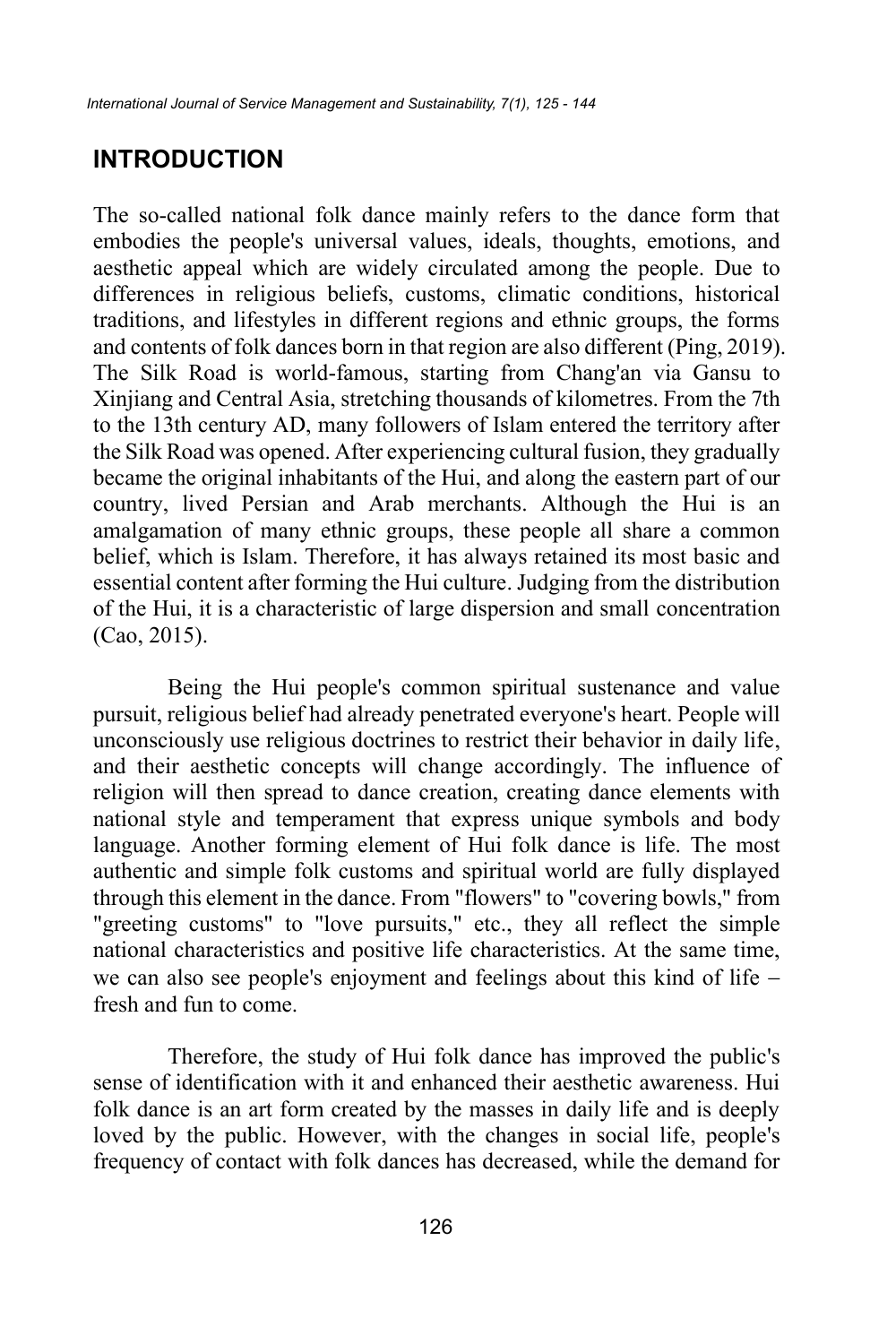spiritual satisfaction has gradually increased. Therefore, this paper aims to discuss the aesthetic dimensions of folk dances and the related innovative works for better service to the audience, with specific reference to the Hui folk dance works in Ningxia, China.

## **LITERATURE REVIEW**

The Hui people live in a vast area in China, and 500,000 Hui compatriots have lived with other ethnic groups for a long time. Therefore, there is "*Yi Hui*," "*Dai Hui*," and "*Yao Hui*," etc., and have formed "integration" in the long-term life. The important characteristics of "multi-layered and multilayered" and unique regional characteristics are unique in beliefs, living conditions, and folk customs. Like other kinds of dances, Hui dance uses the rhythm, charm, and dance posture of the human body to form a variety of poses to reflect the various modes of people and powerful vitality and to feel the spirit of music, the artistic conception of dance, and the theme of the performance. Appreciate the beauty of body, movement, shape, and rhythm of the human body (Chu & Liu, 2012).

The Hui dance is a unique folk art that combines the Hui culture and Chinese traditional culture. It contains the life emotions, production labour, and customs of the Hui people. The Hui population is distributed throughout the country in a situation of large dispersion and small concentration. From the perspective of geographical distribution, the Northwest region is an area where the Hui population is relatively concentrated, and the Hui dance is also the first to be excavated and developed in the Northwest region. The production of dance works is often accompanied by the formation and development of a nation, and it is a way to convey national culture, national character, and national emotion. This article mainly explores the cultural connotation of dances by Ningxia Hui ethnic group's dance works. First, it summarises the Hui people's historical formation, distribution, folk culture, and geographical environment in the northwestern region. It then analyses Hui folk dances' morphological characteristics and cultural connotations with representative and distinctive styles of Hui folk dance in Ningxia. Secondly, it explores the cultural characteristics of Hui dance in the Northwest. It then thinks about Hui dance's current situation and future development prospects, hoping to let people know more about Hui dance in the Northwest so that it can be developed and passed on (Xu, 2021) for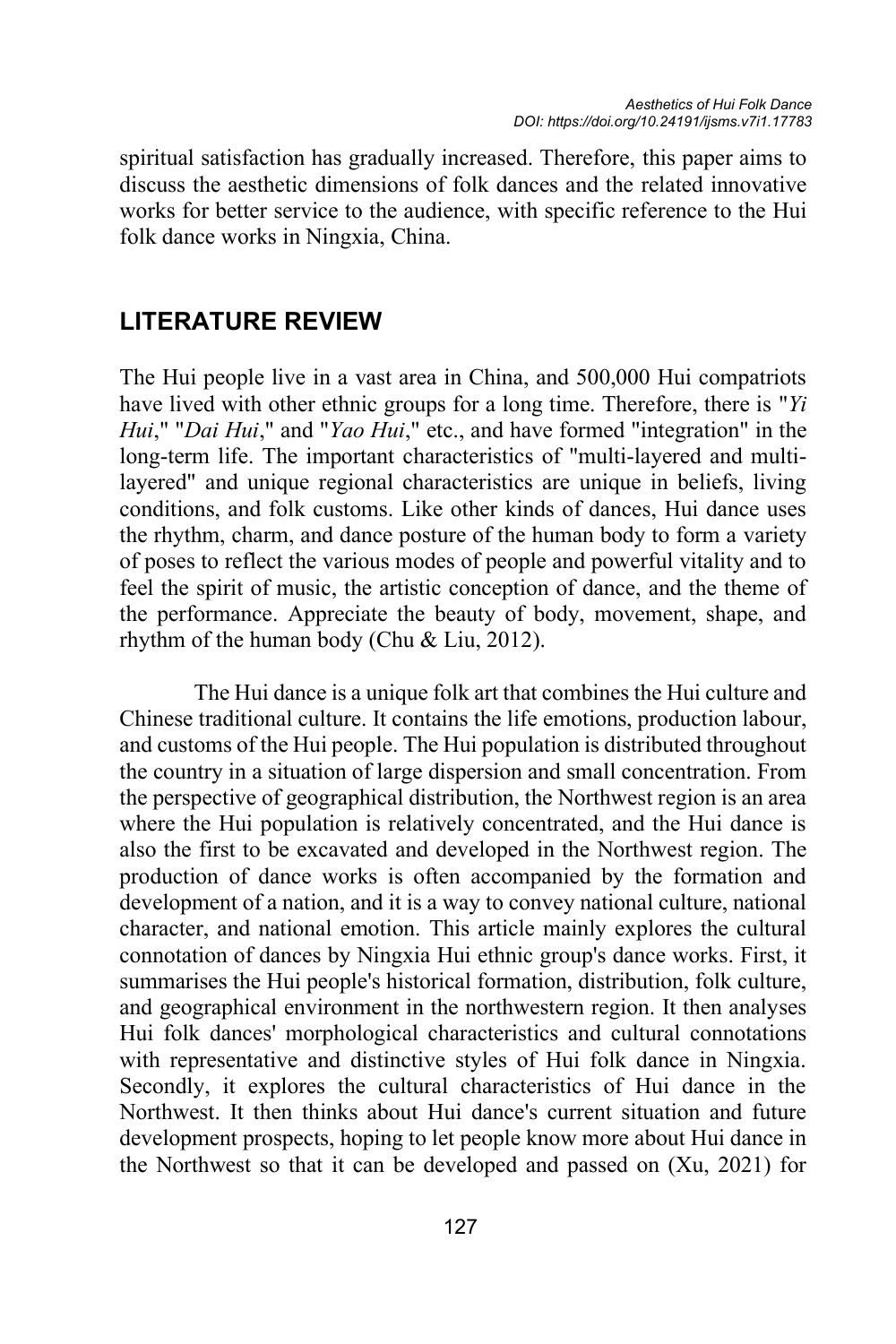sustainability.

Hui dance is an integral part of Chinese folk dance, and its performances are rich in content, and its styles are unique and different. Due to specific religious concepts and national living habits fully demonstrate the Hui people's new spiritual outlook and pure and simple national emotions (Liu, 2013). Through the study of "The Formation and Evolution of Hui Folk Dance," the author hopes to guide the development of Hui folk culture and contribute to the development and inheritance of Hui dance art. The researcher introduced the style, characteristics, and types in the article and put forward a clear direction for the development and evolution of Hui folk dance, which is more macroscopic. The author ignores the movement characteristics of Hui folk dance, which is the soul of a dance work. The author mentions that the comprehensive performance quality of dancers performing dance works should be improved. Still, the article does not see how to improve the comprehensive quality of performers in performing works. Through the dimensional analysis of the Hui folk dance beauty, the role of the dancer's image in a dance work is acknowledged. The dance performers and dance moves can possibly be integrated for better style and characteristics of Ningxia Hui folk dance (Cao, 2015) for quality dance service to the target audience.

As an important form of national art expression, dance is influenced by geography, politics, history, religion, folk customs, customs. It has also formed the aesthetic appeal of various regions and nationalities. It is expressed in dance, which is strength and softness. The main performance parts are openness, differences in amplitude, and dance laws, whether the lower limbs or the upper body of the national song and dance? Is the movement amplitude small or large? How are dance's basic characteristics and techniques, such as shape, rhythm, and movement, expressed? These questions are always testing the innovation and protection of folk dances. Overall, Mongolian dance is deeply influenced by its national geographic factors and culture. Its enthusiasm and unrestrained characteristics have a great relationship with the grassland cultural elements in its national culture (Zhao, 2018).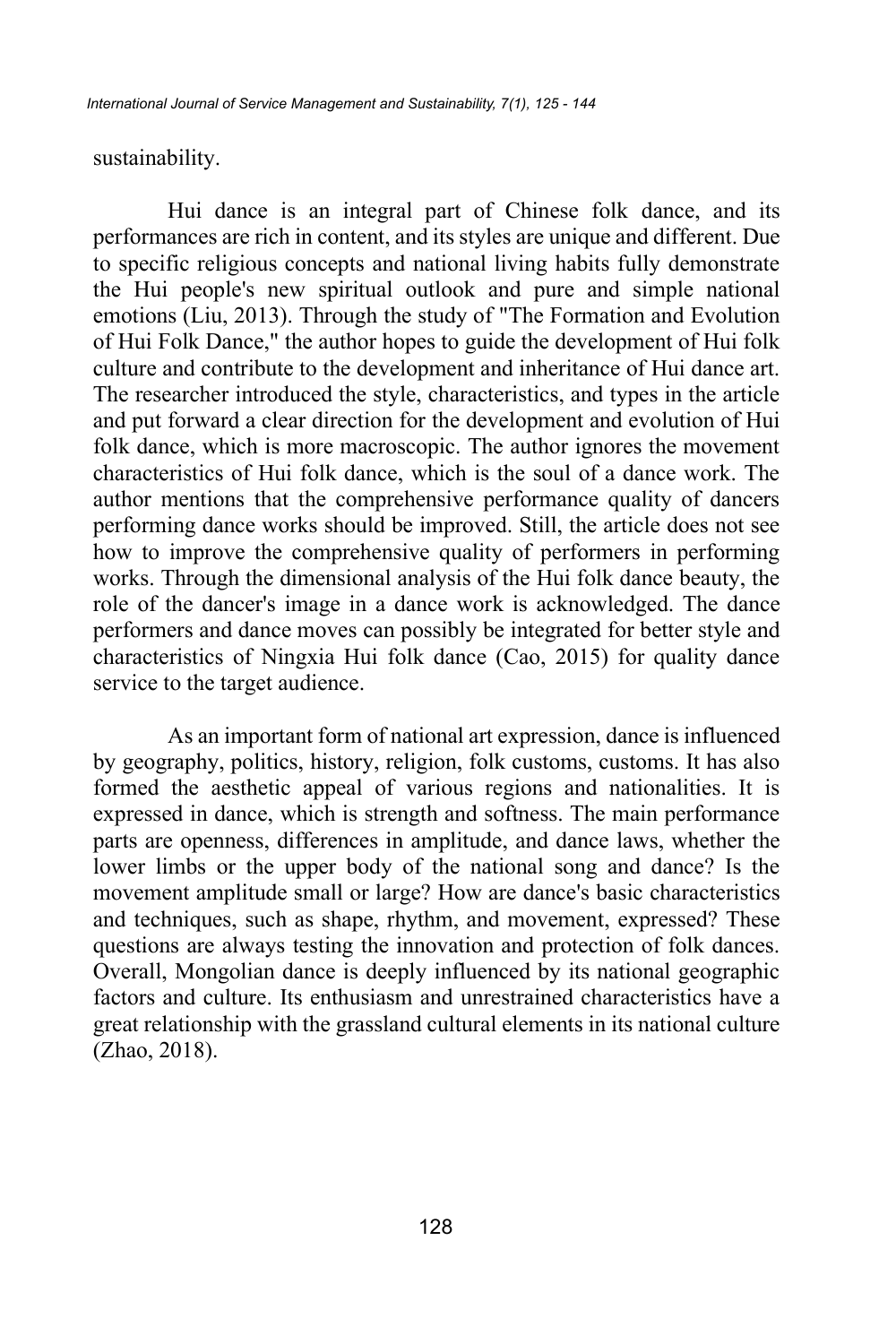## **THE HUI's FOLK DANCE AND AESTHETICS**

### **Cultural Characteristics of the Hui Nationality**

The Hui culture is a kind of culture that combines the Hui people's customs, eating habits, thoughts, and emotions. The Hui culture permeates all aspects of the life of the Hui people and has a great influence on the creation of Hui dances. Many important and typical elements of the Hui culture have inspired the creative enthusiasm of many dancers. They use their wisdom to combine the excellent Hui culture such as religious culture (baptism, soup bottle art, worship), food culture, and daily customs. The dance creation of the Hui ethnic group borrowed and merged and created many excellent dance works under the influence of the Hui ethnic group's culture (Zhang, 2015). In recent years, the state has vigorously supported and protected the culture of ethnic minority areas. The Hui dance culture has produced many wonderful creations in the exchanges with domestic and foreign through the integration of national dance development. New repertoire, for example, the "*playground*" in Changji, Xinjiang, China, the "*stepping feet*," "*Tangping*," and "*Gaiwan dance*" in Ningxia, China, the popular "*Hua'er*" in Gansu, China, and the popular Hui areas such as Qinghai, Gansu, Ningxia, and Xinjiang. "Banquet dance" has become the cultural background for dance professionals to create Hui dance works (Xu, 2021). The Hui folk dance is based on the historical development of the nation in accordance with the life customs, national character, and the aesthetic needs of modern people, creating a strong local colour, reflecting the connotation and characteristics of the Hui culture, and conveying the people's feelings. The dance works of good wishes can move the audience and enter the audience's heart.

The Hui people in the Northwest region of China have studied Islamic culture and believed in Islam for a long time, which makes the theme of Hui dance contain profound Islamic cultural connotations. At present, part of the Hui dance works shows the common religious homework activities and related activities such as "chanting, ritual work, fasting work, and learning work" in people's daily life, such as the Hui dance "*Baptism*." The Hui girls carried out cleansing activities happily, which showed the pure and unfettered hearts and innocent characters of Hui women and portrayed their religious personalities. It can be seen that religious etiquette is unique to the Hui culture, and this uniqueness has also penetrated the national art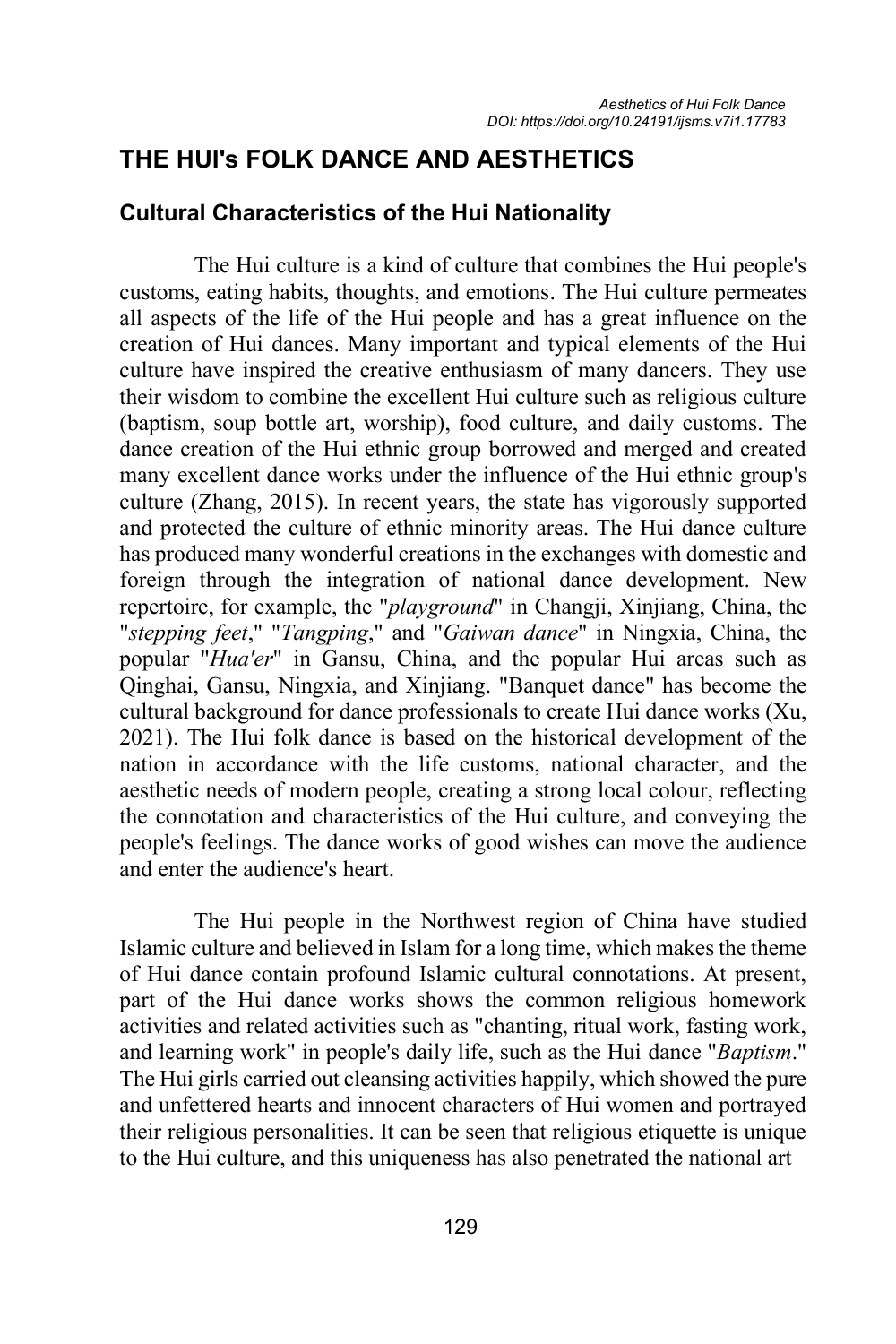*International Journal of Service Management and Sustainability, 7(1), 125 - 144*

### **Figure 1**

*Sample of Hui's Folk Dance (Source: Picture taken by lead author, Wu)*



**Figure 2** *Sample of Hui's Folk Dance (Source: Picture taken by lead author, Wu)*

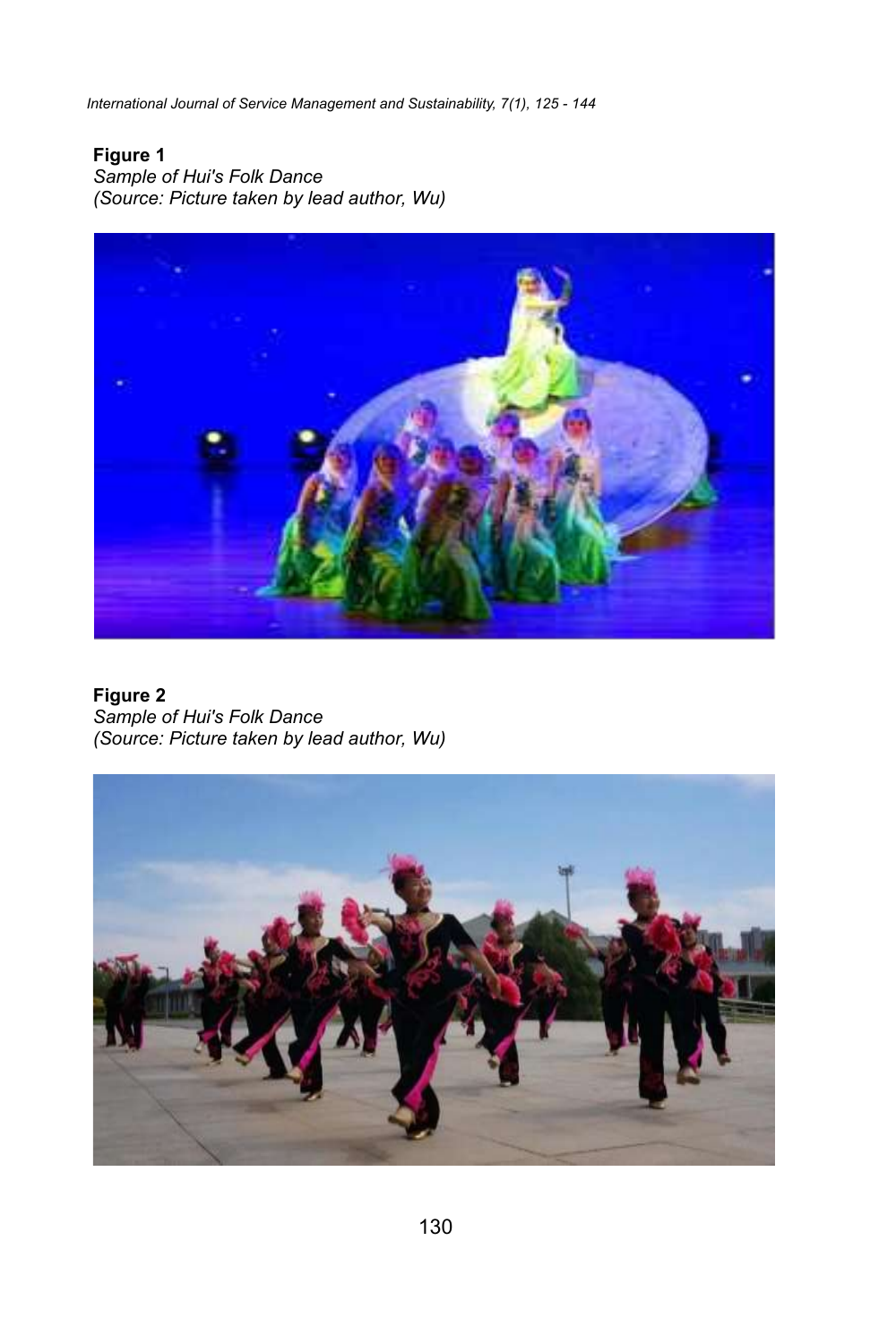and culture. Hui dance is formed and developed in the atmosphere of religious etiquette culture. Its subject matter, content, movement, dance posture, aesthetic pursuit, and other elements contain rich religious and cultural elements (Yu, 2018). Religious etiquette culture creates the personalised performance methods and aesthetic characteristics of Hui dances, brings a different aesthetic vision to the audience, and the audience's satisfaction with religious dances, promoting the innovation of Hui dances (see Figure 1).

#### **Movement Style Characteristics of Hui Folk Dance**

Through time, the Hui dance has been innovated and developed constantly, showing its outstanding regional characteristics. The movement elements of Hui folk dance are relatively traditional, and the content is relatively simple; it is difficult to break through the inherent ideas and is limited to ordinary documentary structure methods and simple expressions (Xu, 2021). Affected by regional characteristics, national character, customs, and religious beliefs, various Hui folk dances have been developed throughout different regions. The Hui living in Alxa Left Banner, Inner Mongolia, China, create dances that feature a strong nomadic dance style, such as shoulder shaking and wrist lifting, the same as the long-term life of grazing and hunting across grassland with the Mongolians. Residence related; the Hui people living in Yunnan, China, incorporate ethnic music with Yunnan characteristics and further add the crotch shoulder swing and footwork movements of other ethnic minorities such as Dai and Yi into their dance. A fresh and refined, delicate and gentle visual sense; similarly, the Hui people living in Xinjiang, China have long been neighbors and friends with 12 other ethnic groups, such as the Han, Uyghur, Kazak, and Tajik, to sing and dance. The dance styles of Ningxia have a subtle influence on the style and characteristics of Xinjiang Hui dance (Li, 2018). Hui dances in Ningxia are mainly influenced by the Hans in Ningxia, which make their styles more restrained and reserved. At present, Hui dance has the following representative basic movements: 1. Head movements can be divided into *(1) nodding* -expressing the protagonist's confidence and polite performance to the audience; *(2) swinging the head* - showing the dancers' high spirits and vigor The spiritual outlook. *(3) Broken head* -to express the performer's mesmerising feeling; *(4) Head up* - to show the uniqueness and exquisiteness to the people of all ethnic groups by looking up. 2. The arm movements mostly express nature, such as "Duer style", "moon style", "fore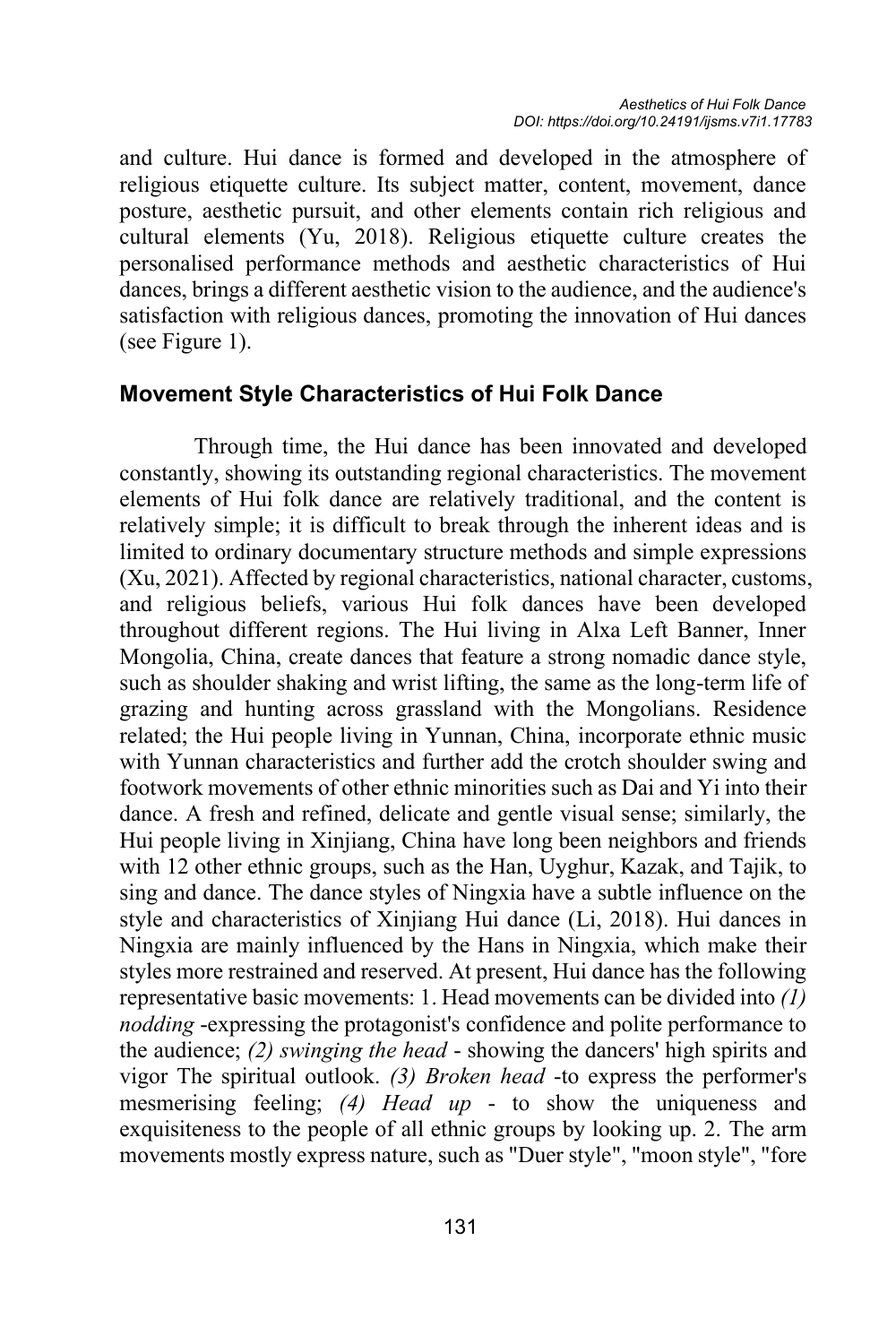swing arm", "round-arm", "round flower and stand palm", and "phoenix single Arm" movements such as "spreading wings" and "phoenix shaking wings". 3. The leg movements of Hui dance are prominently expressed, such as "flexion and extension step", "point stepping", and "huaer jumping step". 4. Hui dance footwork focuses on the main features of "flexion" and "extension".

When creating Hui folk dance works in the future, it is necessary to meet the cultural needs of contemporary people, learn from and absorb excellent modern culture and art and other ethnic arts, and integrate them into Hui dance works reasonably (Xu, 2021). The Hui ethnic characteristics are maintained, but at the same time, there have been attempts to find new dance images from folk dance performances. Enrich and formulate a new movement vocabulary of Hui folk dance suitable for contemporary people's aesthetic value, and let Hui folk dance be well received by the public.

### **The Rhythm Characteristics of Hui Dance**

The Hui folk dance has its unique dance rhythm. The Hui folk dance choreographed, trained, and performed can only be realised by its artistic value to gain wide acceptance and recognition by the public. Therefore, it is necessary to grasp the Hui folk dance accurately. The characteristics of the dance style are the basic qualities that professional dancers should possess. When innovating Hui folk dance works, it is necessary to maintain the national characteristics based on the traditional Hui movement rhythms. Otherwise, the dance works will have too many modern elements that will diminish the ethnic and traditional characteristics, further losing the dance's meaning. The characteristics of the movement rhythm of the Hui folk dance include three points: *1. The movement rhythm of "shaking", "dot", and "twisting" of the upper body*. While "Shake, click, and swing" are Hui dance's most distinctive head movement characteristics, which are rarely seen in other folk dances. This characteristic is what contributes to the unique artistic style of Hui dance. The head movement comes from the Hui nationality. The posture of the head in the worship positions reflects the influence of religious beliefs on the style and characteristics of Hui folk dance. *2. The rhythm of "softness, tremor, flexion and extension" in the knees*. The change of flexion and extension steps can create a happy and pleasant experience. The situational atmosphere allows people to fully appreciate Hui dance's rich flexion and extension rhythms and the rich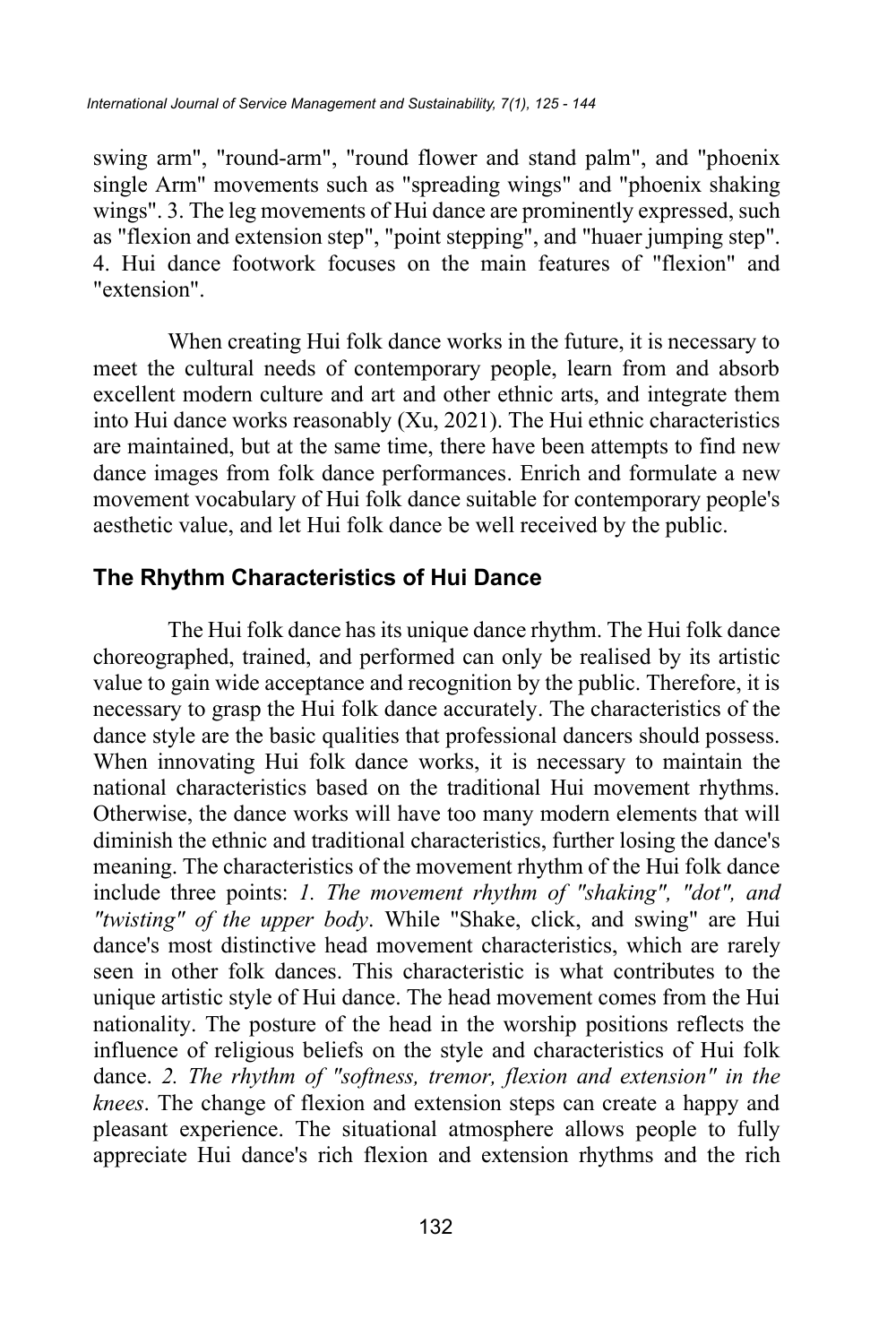emotional thoughts (Ma, 2018). *3. The "step, jump, and step" rhythm under the feet.* Alternate changes in the feet; The footwork and tap dance steps create a flexible and pleasant atmosphere on the stage, giving people a beautiful viewing experience. We can change the way of thinking by using traditional movements as the source of creation. For example, we can integrate folk dance rhythms with Hui martial arts. To absorb the cultural elements of the Hui nationality, enrich the content of Hui nationality dance, improve the creation of Hui nationality folk dance works, and allow the audience to recognise it.

### **Hui Music Style**

Music is also an indispensable and important aspect for forming the Hui dance style characteristics. The music of Hui dance is mostly 2/4, 4/4 beats, and the music mode is mostly minor. The music of Hui dance mainly includes folk music, religious music, and popular Hui music. For example, "*Hua'er and Juvenile*" is spread in areas where Hui people live in Qing, Gan, Ning, Xin, and other places (Liu, 2013). Hui people are good at singing Huaer, often used as the main dance music. The contemporary Hui dance music generally does not have lyrics, and the dance also does not express the content of the lyrics. It is only used to set off the atmosphere. The performances of various ethnic groups are slightly different and have regional characteristics. Music is the soul of dance. The dance theme requires dance rhythms and movements to be performed and expressed by dancers accompanied by music. Therefore, the creation of music must always focus on the theme, express the emotions of dance works, and enhance dance appreciation and artistic appeal. Therefore, the dance works of the Hui nationality combined with the unique music of the nation and the unique costumes and stage background effects will make the audience feel the bright effect.

### **The Emotion of Hui Folk Dance**

If a dance work wants to arouse people's feelings of beauty, beloved by people, and have a strong impact and appeal, it must pay attention to its intuitiveness, emotion, and ideology. Emotion is an important feature of dance works to give people a sense of beauty, and it is an indispensable and important aspect. If the dance works cannot resonate with the audience's emotions, they are not aesthetically pleasing (Chu & Liu, 2012). It shows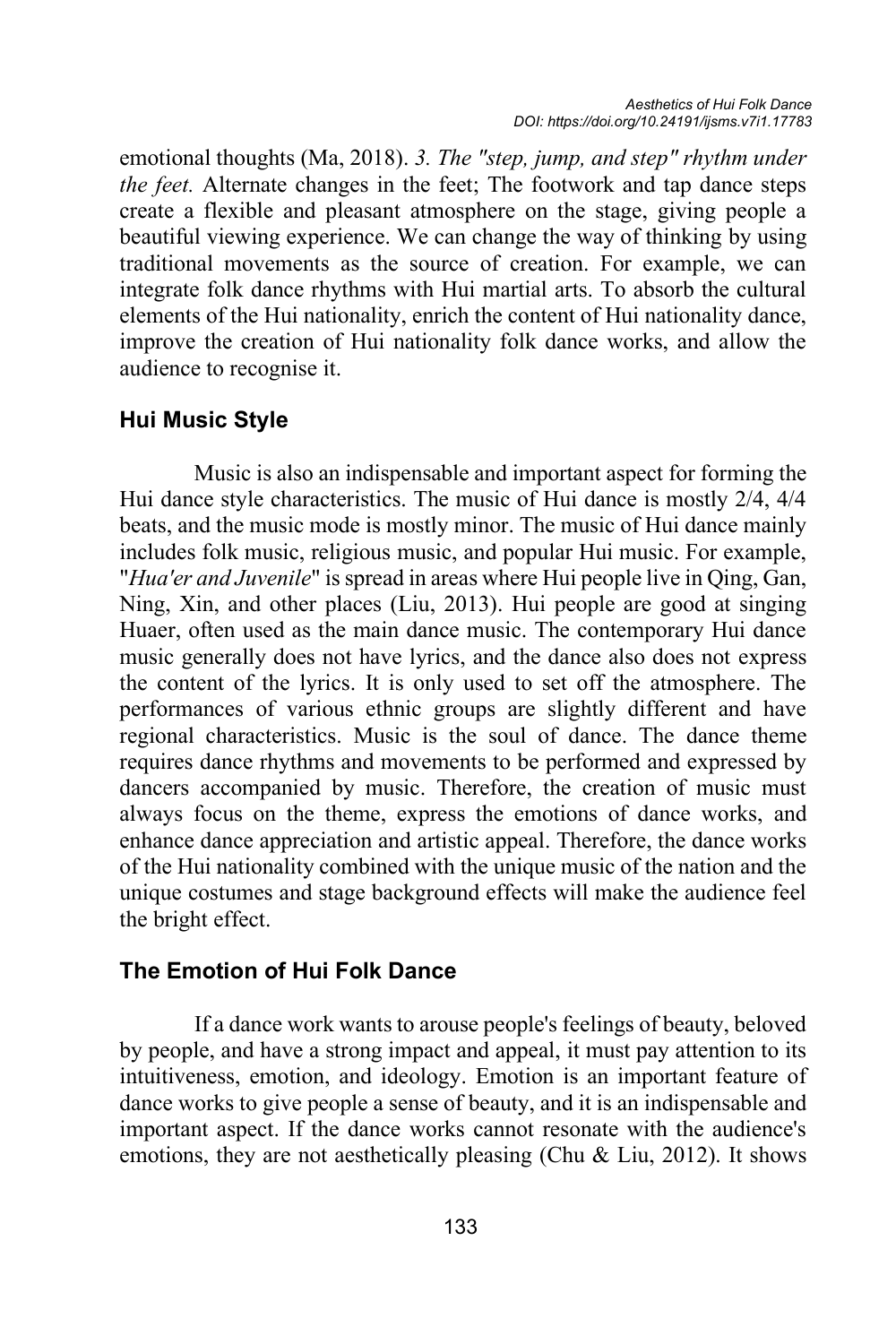that the dance directly expresses human emotions with the dancer's body movements; it expresses the human spiritual world and various complex, delicate and profound emotions. For example, the Hui dance work "*Xingyue Dance Rhyme*" intuitively feels the dance creation, giving people pious ideas and inner connotations. A simple "open-slow close" gesture can make audience feel emotional tolerance and emotions. The relaxation and relaxation, with emotion throughout the entire work, allow the audience to have a deep perception and feel the emotions and spiritual world conveyed by the performers.

## **Performance Form of Hui Folk Dance**

## **Singing and Dancing**

Incorporating beautiful songs into the dance is a more obvious feature of Hui dance. The dance is more beautiful under the rendering of the song, and the song is unforgettable with the dance, and the two complement each other. "*Family music*", "*dancing flowers*", "*tangping dance*", and "sitting dance" occupy most of the folk dances of the Hui nationality. The Hui dances commonly seen on the screen are an extension of "*Dancing Flowers*" and "*Family Songs*". The Hui people will perform "*banquet music*" at weddings. Both songs and dances can be combined or performed separately, which adds a lot of vitality and joy to the wedding. "*Hua'er*" was gradually developed into a form of singing and dancing, which then moved onto the stage after founding the People's Republic of China. Most of them focused on singing or expressing love theme. It can be divided into "single dance", "double dance", "*flower drama*" (i.e., song and dance drama), and other forms. This type of dance is a comprehensive dance that contains a variety of artistic performances. "*Flowers and Youth*" is an excellent piece of folk dance of the Hui nationality. It mainly expresses the lingering feeling and romance of men and women dancing at the Dragon Boat Festival and the Flower Fair. Duo, men's group dances, and men's and women's group dances are all scenes. Adagio and Allegro, the dances against each other, are more colourful. The Hui people's diligent and progressive characteristics and the united and happy national atmosphere are expressed through various dance forms. For example, in 2015, the Hui nationality song and dance "*Ningxia Chuan*" won the Golden Statue of the Cross-Strait Art Competition. The birth of a large-scale Hui nationality song and dance drama greatly accelerated the development of Hui nationality dance (Xu, 2021).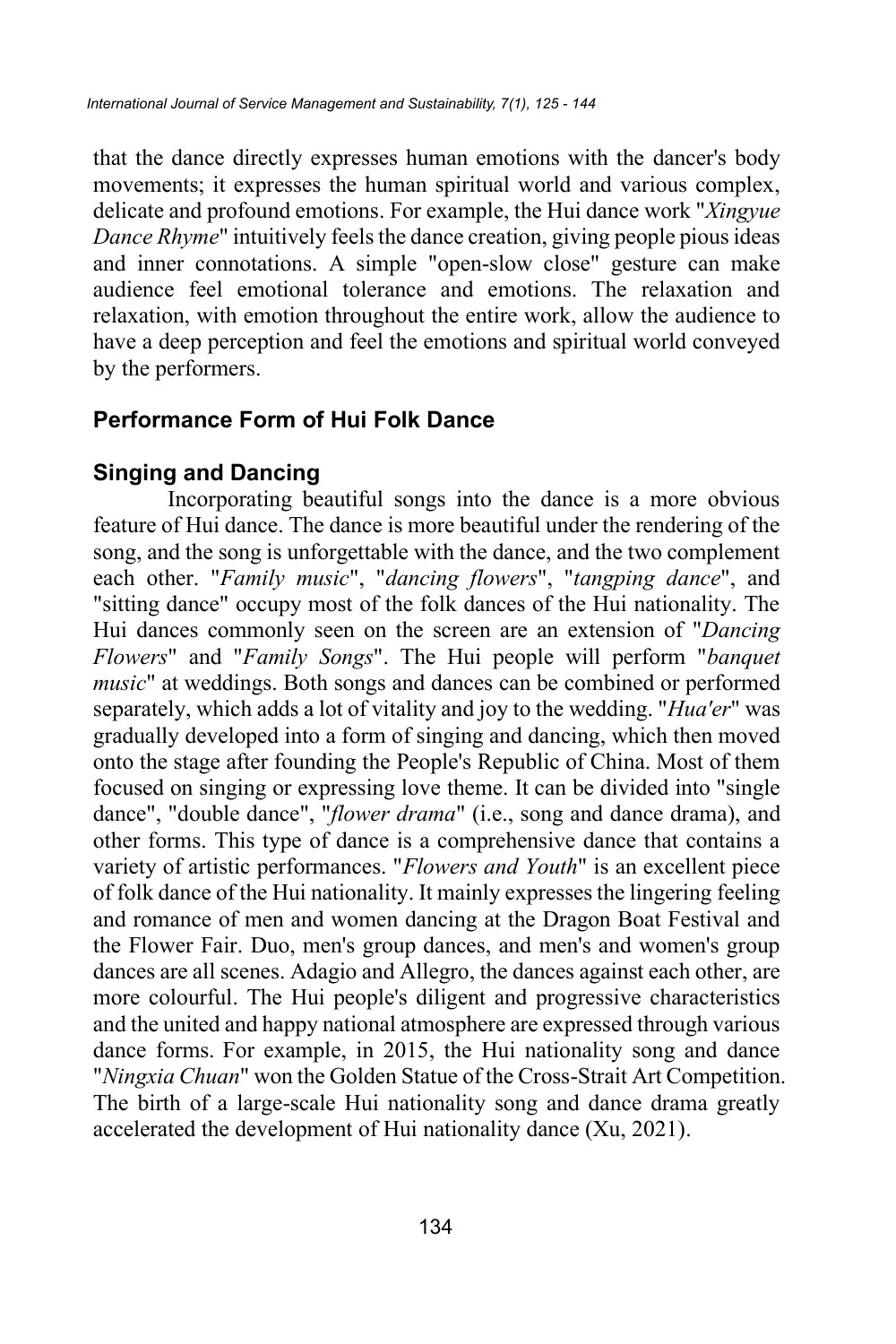### **Poetic Language**

The graceful movement of Hui dance can be described as a beautiful poem. Dancers need to bring poetic, strong emotions and unlimited imagination to raise the artistic conception of the dance to the highest level. The refined speech of a poem, and the slow music, place the dance under an illusionary environment. They are looking and exploring the commonalities, enhancing the attributes of the dance and poetry, which are based on "*poetics*" to express the elegance and appreciation of art. The dance language is different from other languages that can be expressed by sound or things. It is simple and special, where dancers must use the power of physical balance to show their beauty. The Hui dance of "*Baptism*" shows this side of poetic dance language very well, using the unique characteristics of dance language, and the performance is breathtaking. The language art of this work is relatively refined, and it is representative of Hui folk dance. Soup bottles are one of the most important objects of the Hui people. Women's daily life is inseparable from the use of soup bottles. This element is added to the dance. When designing a movement, one uses props such as soup bottles to express emotions, and the other is the gesture of "six" is used to replace the soup bottle, which allows dancers to express the beauty through their bodies. This form is just the expression of the individualised dance language. For example, there are also large-scale Hui original dancedramas "*Helan on the Moon*" and "*Huaer*" based on the Hui culture, absorbing various dance art languages and showing various dance pictures. "*Helan on the Moon*" is China's first large-scale original dance drama based on the history of the Hui. The dance drama describes the love of young Western caravans and local Hui girls on the ancient Silk Road. With the collective assistance of the Hui people, and after going various difficulties, they finally completed the story of crossing the Yellow River east. The play combines the culture of the Hui nationality, innovation in the dance vocabulary of the Hui nationality, and draws on the elements of modern dance and ballet (Xu, 2021).

### **Dance Aesthetics as Service to the Audience**

Beautifying dance is a service to the audience for better audience satisfaction and memory. According to the analysis of the aesthetic characteristics of Hui folk dance, a good dance work must achieve and possess these elements; 1) good ideas, 2) new creativity, 3) excavate Hui culture, 4) Hui music, 5) rich dance vocabulary and rhythm system, 6)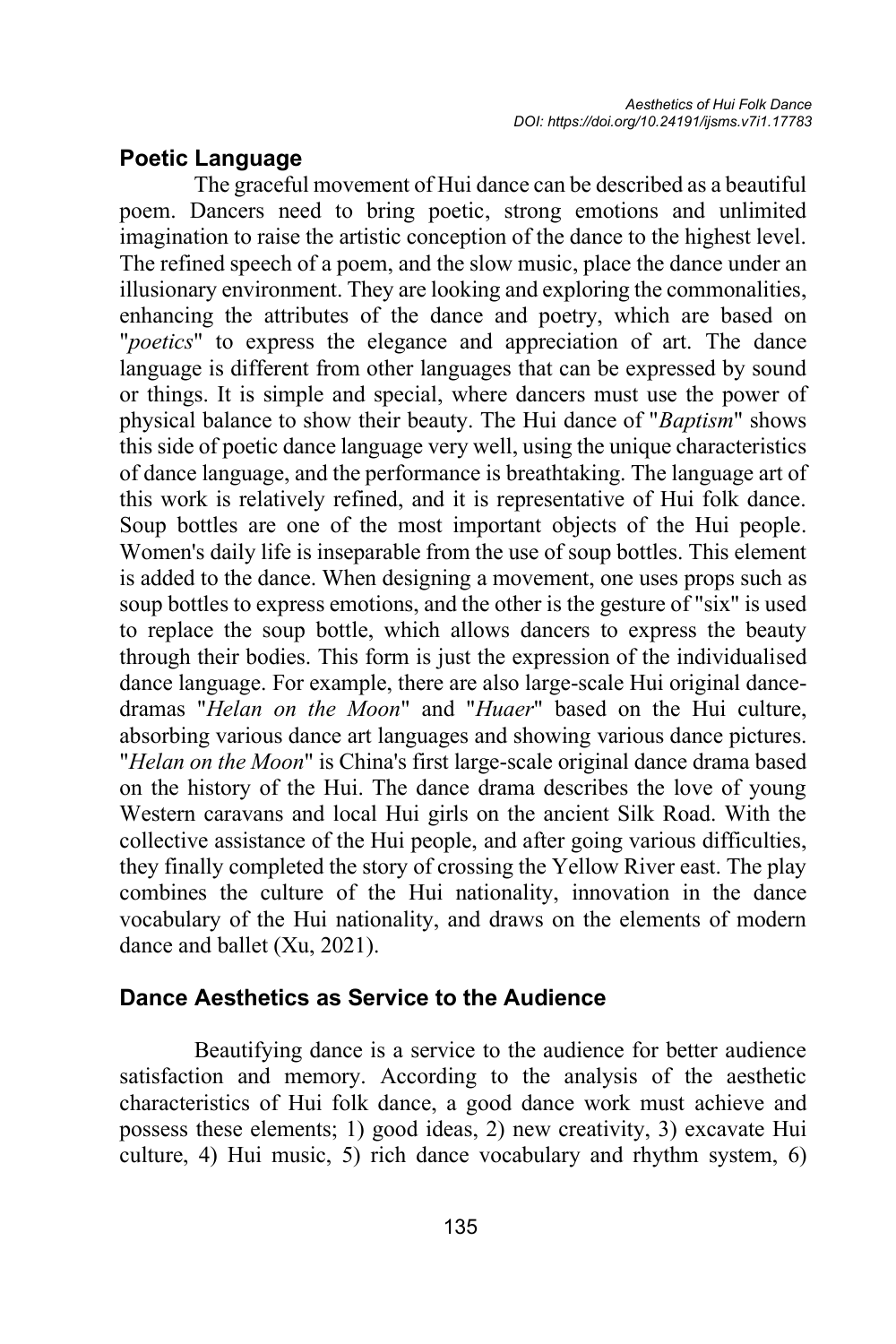intuitive expression of emotions.

The folk-dance service needs to be well managed and sustained. The folk-dance faces numerous issues and challenges. The Hui nationality has been affected by various factors in historical development, which has caused the slow development of singing and dancing entertainment. However, the Hui folk dance is still evolving and developing in the gap of historical development. On the one hand, it carries the traditional culture of the Chinese nation; on the other hand, it is recorded. The dance movements in the daily labor and entertainment of the Hui people have gradually become the unique characteristics of the Hui folk dance under the influence of culture. For example, Chinese folk dance has developed rapidly, and Hui folk dance has gradually received attention from dancers and actively participated in the study of Hui folk dance. At this stage, the innovative development of Hui folk dance is mainly to dig up the cultural elements of the Hui ethnic group and integrate them into the Hui folk dance. It will be assisted by modern choreography techniques to form a modern ethnic dance and tap the traditional cultural heritage. The "original" Hui folk dance is innovated as a basis, which is also the development direction of Hui folk dance.

There are also restrictive factors in the development of Hui folk dance. First, due to the influence of the living environment, looking at the historical development of the Hui people, most of the Hui people live in barren areas, and their residences are relatively scattered. Ethnic folk dances originate from people's work. The Hui ethnic group is distributed throughout the country, resulting in the innate characteristics of the Hui ethnic group's singing and dancing. Second, the Hui people believe in Islam, and Islam does not advocate that the Hui people perform singing and dancing activities, which also restricts the development of Hui dance. Third, there are relatively few specialised talents in the study of Hui dance art. Hui folk dance does not occupy an important position in Chinese folk dance in terms of theory and work, and the Hui dance education system is not perfect. Therefore, it is more necessary to study Hui folk dance. The movement is researched and sorted out, promoting the innovation and development of Hui folk dance (Liu, 2015).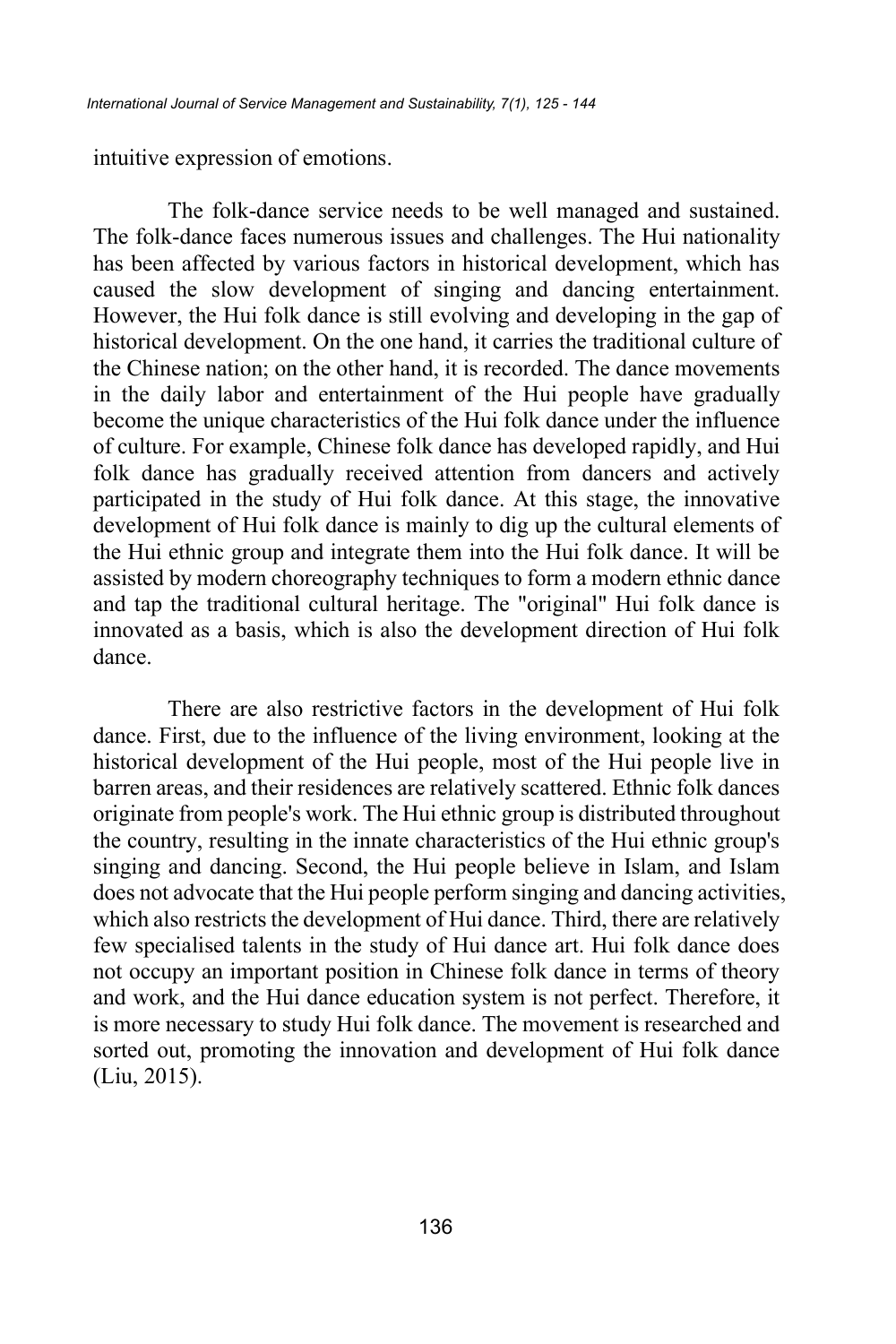## **THE CONCEPTUAL FRAMEWORK**

The conceptual framework (Figure 2) was developed through the understanding of 1) the development status of Chinese folk dances, 2) researching against the development of Hui folk dances, 3) summarising the dimensions of dance beauty, 4) analysing the aesthetics of folk dances by using the Kano model to obtain audience satisfaction data and classifying them through satisfaction. The developed conceptual framework can be tested through proper research to understand the audience's sense of experience and appreciation towards Hui folk dance. Exploring the creative needs and aesthetic requirements of different groups of audiences for Hui folk dance works in the creation of excellent folk dance works can be further extended as an educational function. The aesthetic standard can be drawn out through the audience's satisfaction data, and the Hui folk dance will be able to innovate. When creating Hui folk dance works, it is necessary to keep up with time and integrate it with the aesthetic creation of the audience to realise the value of Hui folk dance. It can help people understand the life of the Hui people, enjoy the happiness and joy of aesthetic value, and improve people's interest in life. There are six possible dimensions of dance aesthetics, including *1) culture, 2) dance movements, 3) rhythm, 4) music, 5)* p*erformance form, and 6) emotions. The audience's satisfaction towards national dance shows that dance*'s beauty or aesthetic dimensions are multifaceted. The role of each dimension can be different and be tentative towards audience satisfaction requirements and expected innovations of this research project.

Traditional culture needs attention from the perspective of contemporary aesthetic value. Dance work creation also needs to combine modern aesthetics to make new attempts by integrating traditional cultural elements; to explore new forms of artistic expression in new dance forms. The dance work "*Flower and Youth Caprice*" has made innovations and attempts in expression form, movement, music, and so on. The dance form has both traditional and modern elements. It is a new form of artistic expression of traditional culture (Jin, 2013).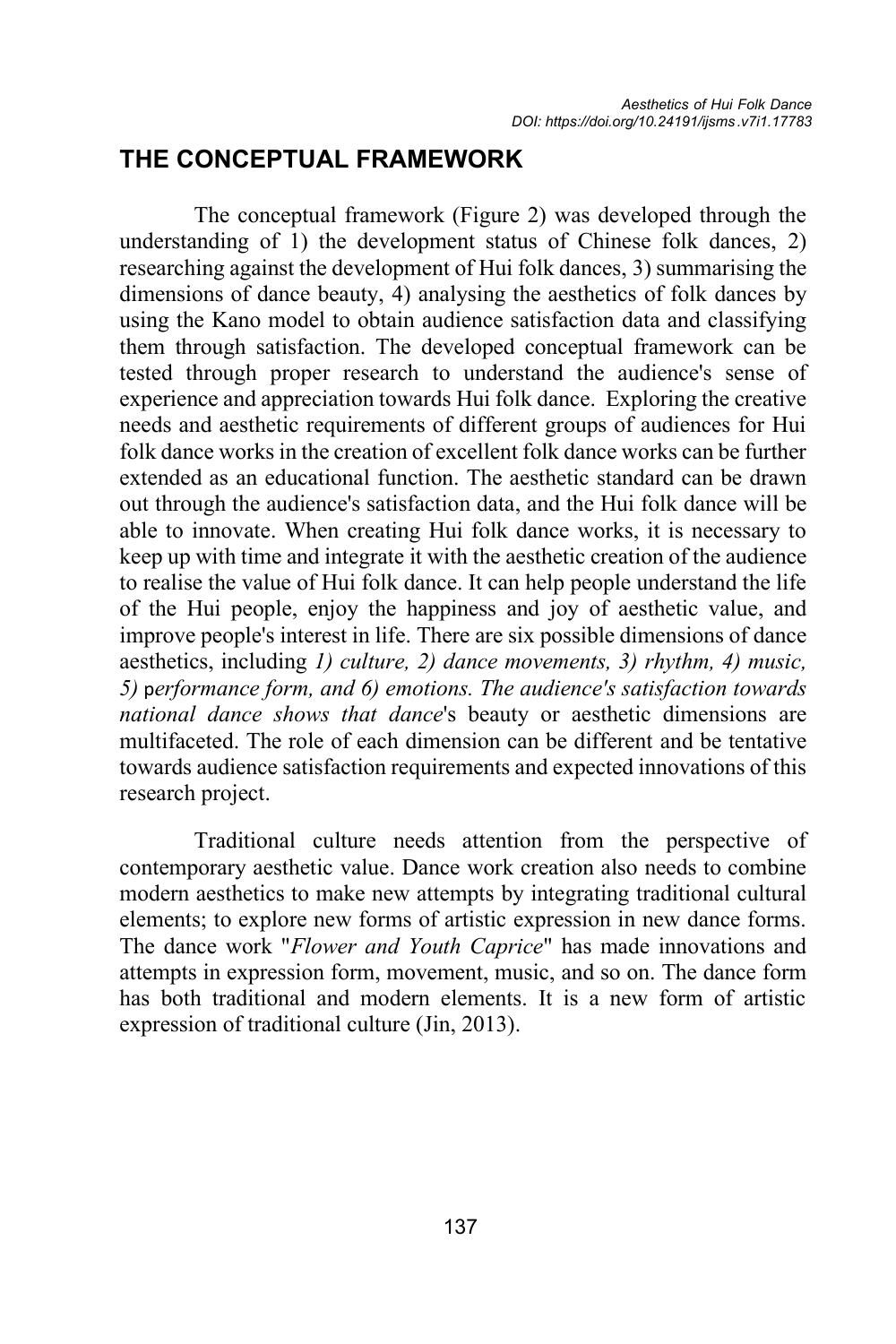*International Journal of Service Management and Sustainability, 7(1), 125 - 144*

#### **Figure 3**

*The Conceptual Framework*

#### **Dance Aesthetics**



### **Audience satisfaction, aesthetic analysis, and improvement**

Different audiences will have different emotions because, among the masses, the work environment, living environment, education level, awareness of art, age, and gender are different. It will affect different audiences' aesthetic perceptions when evaluating and appreciating dance works. When the masses appreciate dance works, they first pay attention to the visual beauty that the works bring. Secondly, it depends on whether the themes and emotions reflected in the works resonate with their own emotions. They need to consider whether the dance meets their satisfaction or has moved away from the dance. In essence, the public pays more attention to the beauty of the content and the beauty of dance. Their aesthetic appreciation of dance works pays more attention to their inner feelings. When appreciating the arts, college students will first pay attention to shaping the dance image, dance movements, and dance skills. This group has its aesthetic standards and will appreciate dance works professionally. They tend to focus on the beauty of dance by evaluating dance work.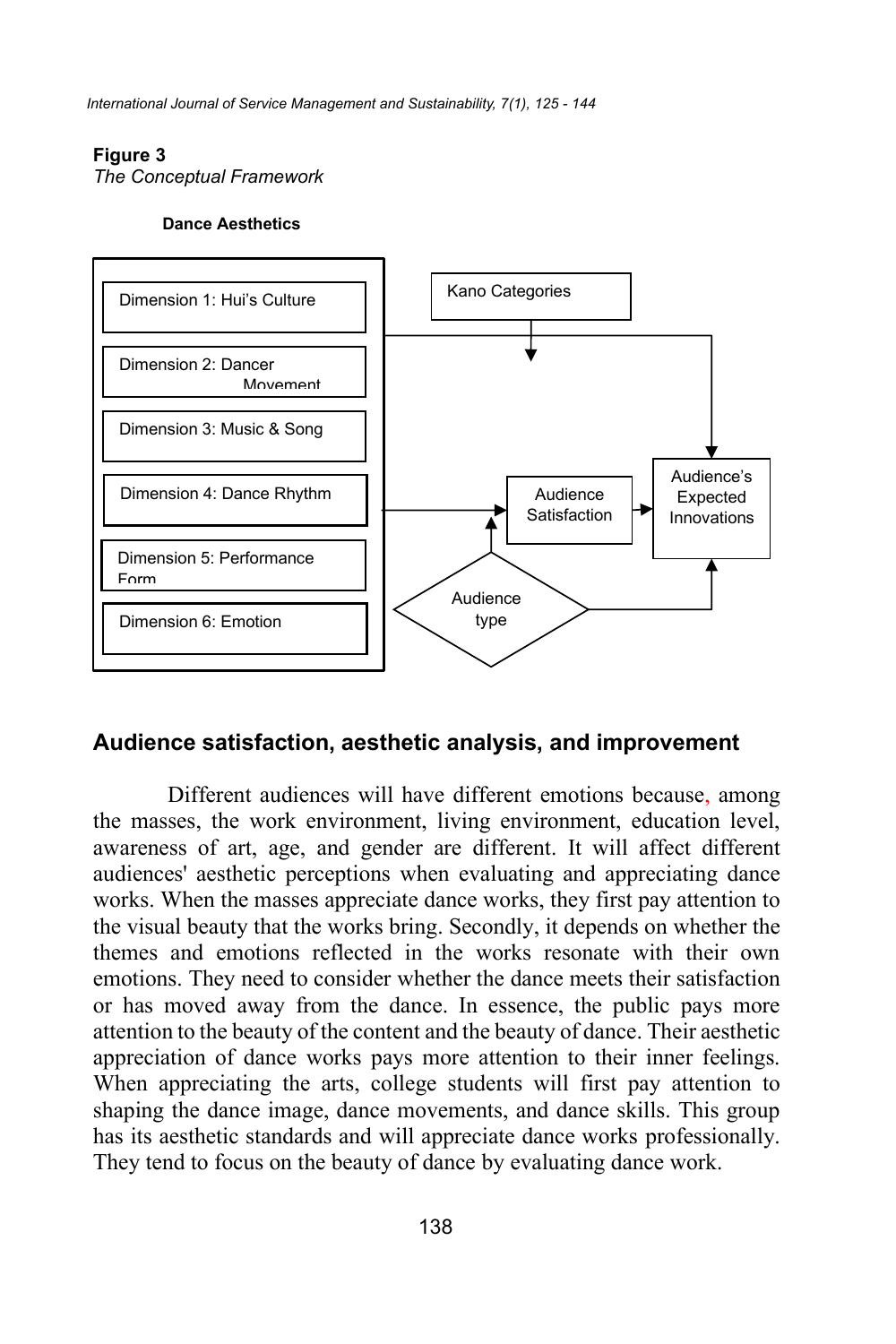In the dimension of beauty, dancers play an important role in creating and presenting dance movements (see Figure 3). The human body that can be used to create the beauty of the dance must have at least three professional skills: 1) basic ability, 2) technical ability, and 3) artistic performance ability. When dancers have mastered these abilities, only then they can express beautiful content, beautiful characters, beautiful mood, and beautiful connotations with beautiful movements, beautiful postures, beautiful lines, and beautiful compositions. Through the audience satisfaction towards Hui folk dance works, the aesthetic analysis of the characteristics of folk dance, and the creation of Hui folk dance works will be able to improve according to the audience's needs.

#### **Figure 4**

*Sample of Hui's Folk Dance (Source: Picture taken by lead author, Wu)*



According to Wang (1985), the audience in artistic creation and appreciation is crucial, and the audience can possibly be the terminal of the relationship between artist-art information-receiver. In the process of art appreciation, the audience is an important evaluator. They can also provide the artist with an aesthetic assessment to modify and adjust the expressed artistic message and develop the following artistic creation based on the audiences' feedback, questions, and suggestions.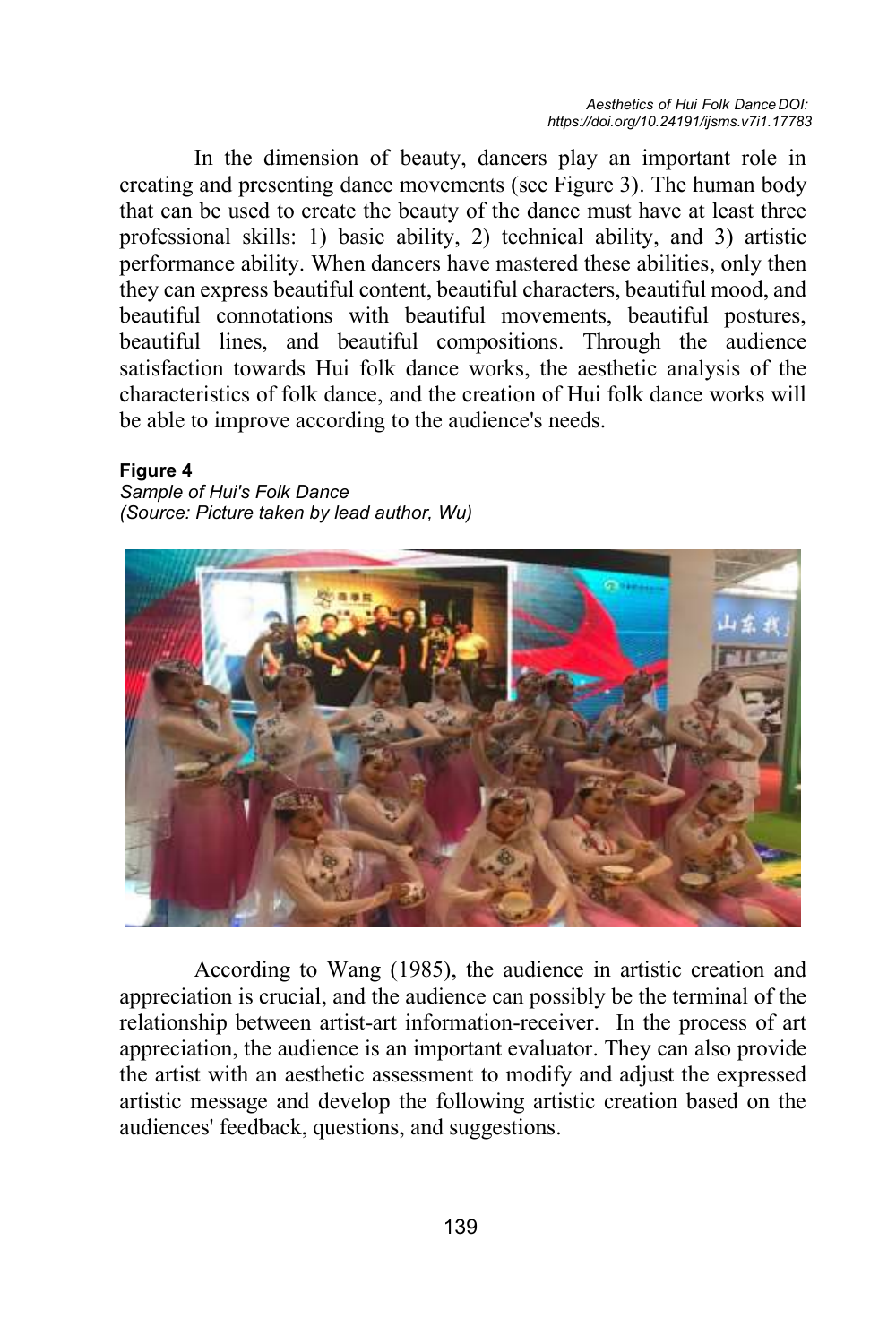## **METHODOLOGY FOR AUDIENCE SATISFACTION AND INNOVATION**

### **Kano Modeling to Identify Audience's Demand for Innovation**

Different types of audiences, students, and the public have different personal characteristics, depending on their knowledge, experience, skills, personalities, and attitudes. The research can start with the audience's experience appreciating dance works, the audience's needs and aesthetic requirements for folk dance works, and the review of relevant literature on Kano modeling and measurement to determine the current dance aesthetic dimensions and attributes. Focus group interviews with a group of dance majors as the subject of investigation will be good to know and discuss the audience's sense of experience in appreciating folk dance works and the audience's demand for folk dance works.

## **The Audience of Dance Majors Plays a Driving Role in the Classification of Audience Satisfaction**

Currently, dance classes have covered all middle and elementary schools across the country. The students learn various types of dance and other art courses in schools. They are nurtured and cultivated with dance work and performance art. These students have a certain sense of aesthetic value and are able to distinguish it objectively, such as showing the beauty and ugliness, good and bad of an artwork. Students who have studied Hui dance and appreciated Hui folk dance are selected. Through the surveys from college students majoring in dance, they can adequately understand their satisfaction towards Hui folk dance and provide a basis for innovating it. For example, dance students are both the subject and the object of aesthetic value because they will receive systematic folk dance course training in school. The school will teach the appreciation of dance work to have a certain degree of improvement and distinguishment in aesthetic value. At the same time, students will also participate in the Hui, and other ethnic groups folk dance works arranged by the teacher. During this time, they are the aesthetic object to the dance works presented on the stage, with a sense of beauty that can be appreciated and experienced by other audiences. The aesthetic values of the subject and object are interchangeable and common. Therefore, as an audience, college students majoring in dance play a driving role in analysing audience satisfaction.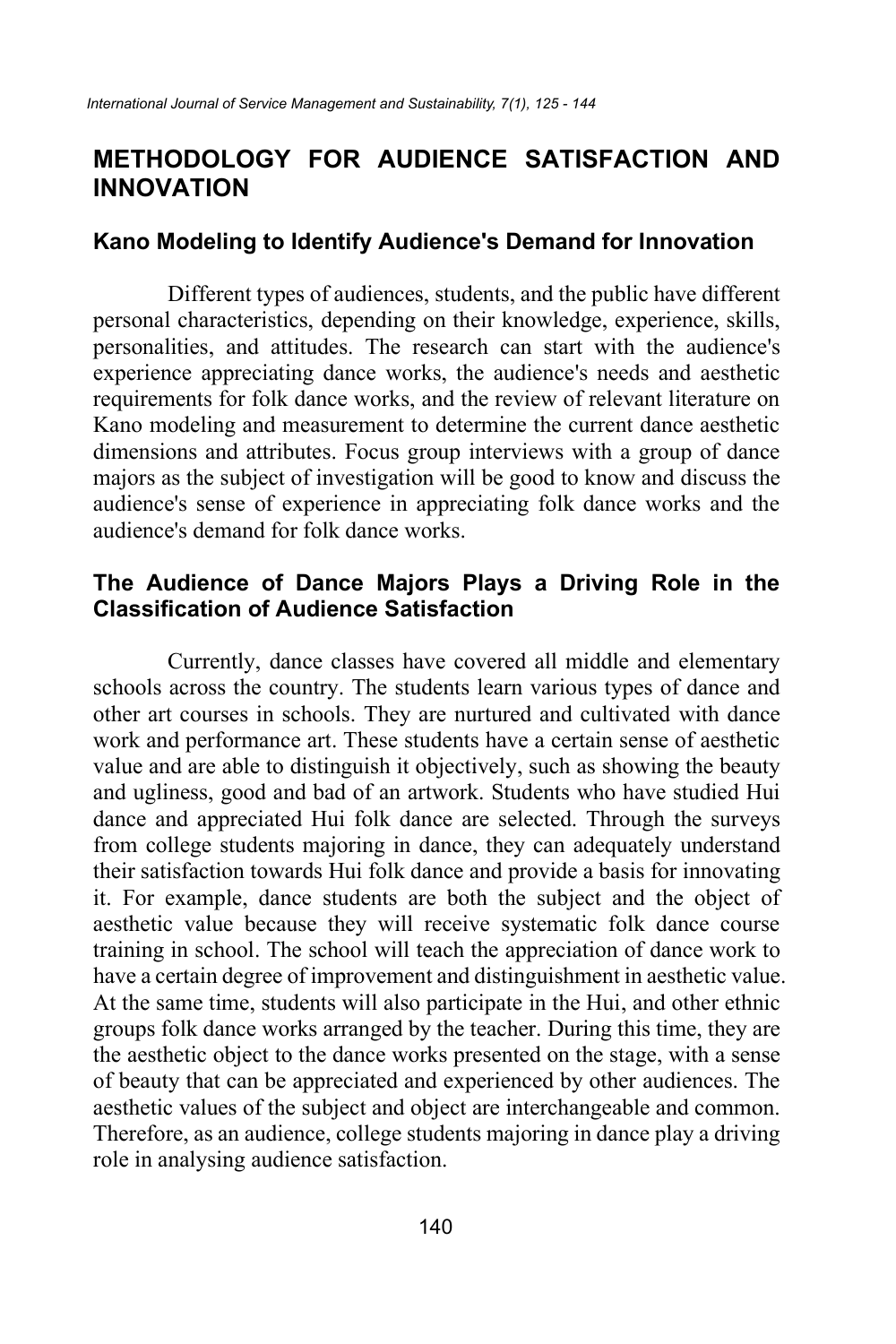## **Kano Modeling for Hui's Folk Dance Product Innovation**

The aesthetic characteristics of dance need to be analysed accordingly. Kano modeling can be used as it helps to recognise the aesthetic attributes of dance that are beneficial to dance aesthetics and innovation. The modelling involves identifying: 1) audience satisfaction attributes, 2) measuring audience satisfaction with functional/dysfunctional attributes, and 3) classifying the attributes based on the Kano model. Audience satisfaction is measured to identify strong and weak attributes by classifying strengths and weaknesses to make suggestions for the further development and improvement of maintenance and innovation processes. Investigate dance aesthetics, audience satisfaction, and behavioural intentions. In the Kano model, three types of product requirements are distinguished. When met, these requirements will affect customer satisfaction in different ways: 1) necessary requirements, 2) onedimensional requirements, and 3) attractive requirements.

The Kano model is classified and analysed by collecting audience satisfaction through the audience 1) likes to watch and is 2) satisfied with the aesthetic value. In dance works, aesthetics and culture are merged. The dancer's appearance is well shaped, the dance music is infectious, and the dance emotion is penetrated within the dance work. The dance's thoughts and intentions must be clear to bring out the creative direction of a creative dance work. Through the collection of audience satisfaction and classification and analysis of the Kano model, the aesthetic value that the audience "likes to watch" and "is satisfied" are obtained.

## **The Attributes of Dance Aesthetics and Audience Satisfaction will Contribute to the Innovation of Dance Works**

Different dimensions are likely to have varying degrees of impact on the expected innovation. The aesthetic dimension of dance determines the degree of audience satisfaction. Different types of audiences have different viewing experiences. According to the degree of satisfaction of different types of audiences after enjoying the dance works, the dance works should be based on in order to pursue innovative dance works.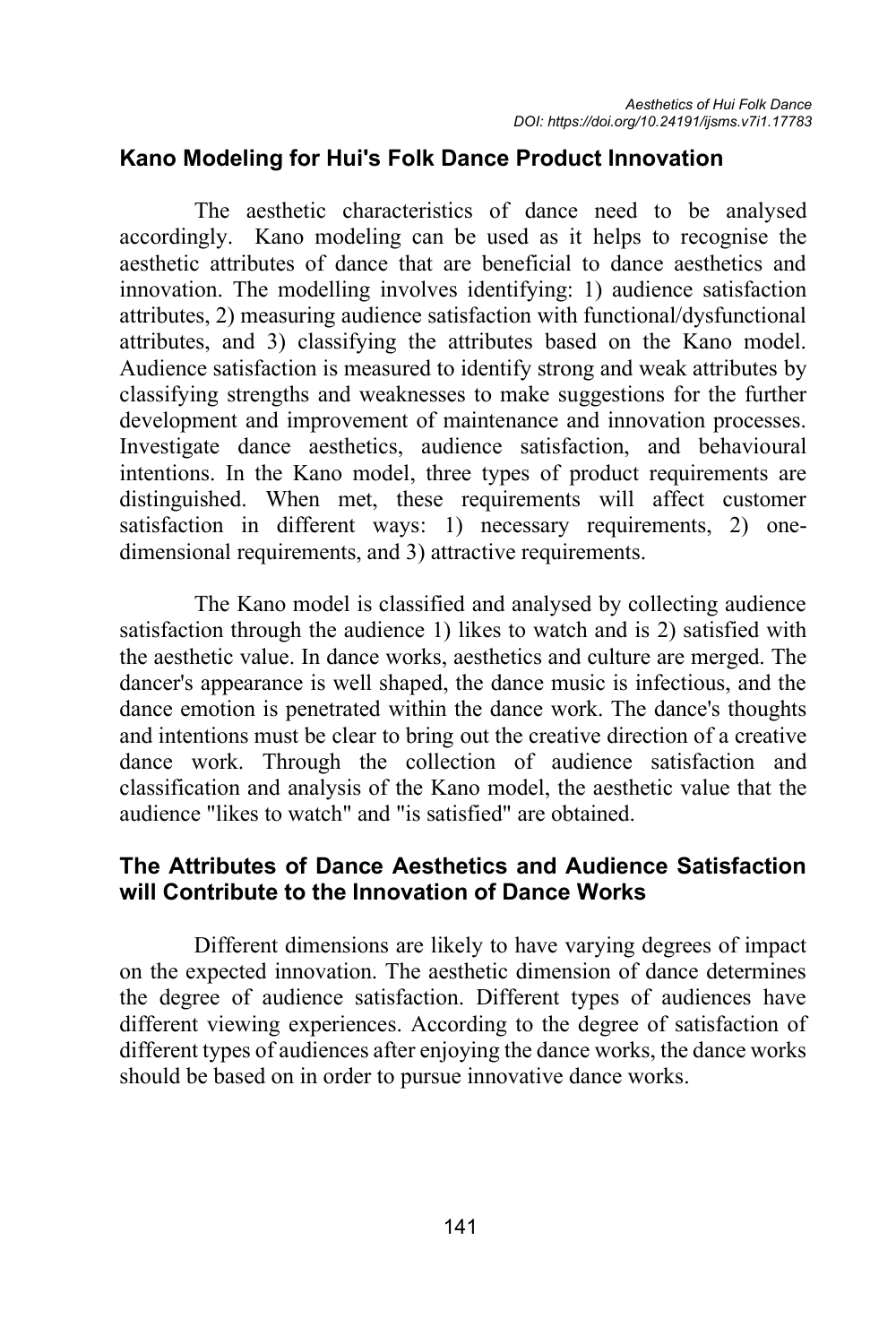Previous research shows the results of researchers that study 1) the formation and evolution of the Hui dance, 2) the creative path of the Hui dance, 3) the inheritance and innovation of the Hui dance, 4) the creative dilemma of the Hui dance, and 5) the style characteristics of the Hui dance. No systematic studies have been done currently. Summarising and sorting out the aesthetic characteristics of Hui folk dance is part of a "partial study". Therefore, this study can fill the gap in the aesthetic value of Hui folk dances. From the analysis of the six dimensions of the aesthetic characteristics of Hui folk dances, the kano model is used to classify 1) the audience satisfaction, 2) the audience's favourite aesthetic dimensions, and 3) general aesthetic dimensions can be derived. It will be able to provide a strong basis for the creation of Hui folk dances in the future.

Different types of audiences, dance majors and the general public, have different personal characteristics, such as knowledge, experience, skills, personalities, and attitudes. With these, their views and expectations will be different. The satisfaction analysis of professional and nonprofessional groups can draw powerful data.

## **CONCLUSION**

Integrating the important aesthetic elements of Hui dance leaves a theoretical foundation for future Hui dance choreography. The Hui dance choreographer discovered and summarised many formal laws in the creative practice, and at the same time, constantly created new formal laws. These efforts have greatly improved the creativity and artistic expression of the aesthetic value of Hui dance. Dance uses traditional cultural elements, explores new forms of artistic expression in new dance forms, and makes innovations and attempts in performance, movement, and music. The key to the dance creation of the Hui nationality is to strive to improve the quality of art, attract the attention of more audiences, and exert a more significant aesthetic effect. The empirical investigation will be conducted in Ningxia, China.

# **CONTRIBUTIONS OF AUTHORS**

The authors confirm the equal contribution in each part of this work.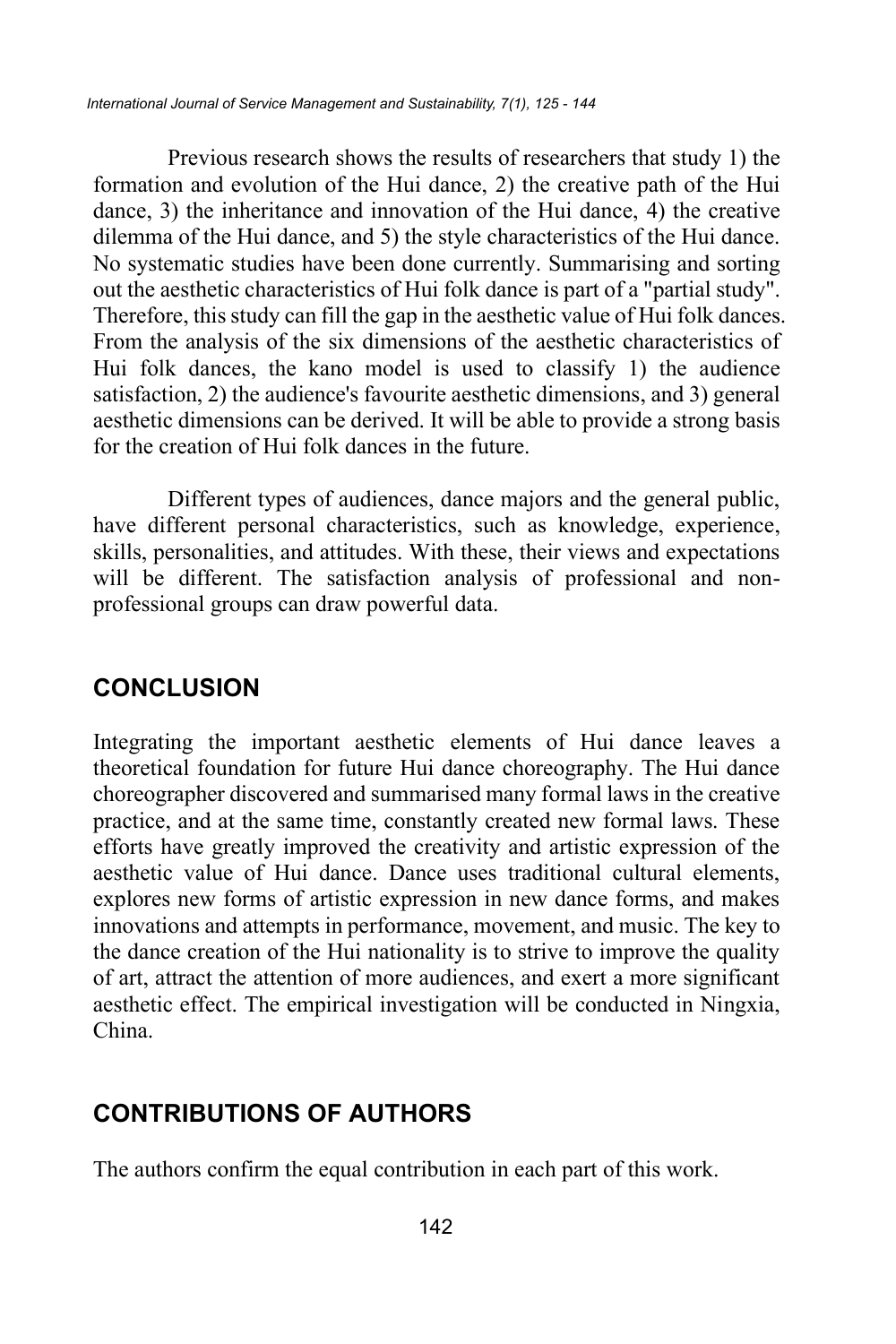# **FUNDING**

This research project does not receive any research grant.

# **CONFLICT OF INTERESTS**

All authors declare that they have no conflict of interest.

# **ACKNOWLEDGEMENT**

The authors would like to thank the professional reviewers of ICDeSL 2021, the colleagues in Ningxia (China) who have helped in the literature review processes, and the staff in ACEC (Kuching), who have provided a lot of great coordinating service for academic excellence.

# **REFERENCES**

- Cao, X. (2015). *The formation and evolution of Hui folk dance-A case study of Hui dance in Ningxia* [Master's thesis, Northwest University of Nationality, China].
- Chu, Y., & Liu, H. (2012). The aesthetic value orientation of Hui dance. Say dance – Collection of essays on the dance work of Hui nationality. *Ningxia People's Publishing House, 1*, 78-86.
- Jin, H. (2013). Analyse the teaching and creation of folk dance in Ningxia from the dance. *Education Modernisation, 52*, 270-272.
- Li, Y. (2018). *The similarities and differences of Hui dance between Ningxia and Xinjiang.* [Master's thesis, Northwest University of Nationality, China].
- Liu, H. (2013). Talking about the style and characteristics of Hui dance. *Northern Music*.
- Liu, R. J. (2015). On the restrictive factors and historical opportunities of the development of Hui dance. *Tangshan Literature,* 99-100.
- Ma, Y. (2018). On the style characteristics and training value of Hui dance. *Culture and Art, 10*, 97-98.